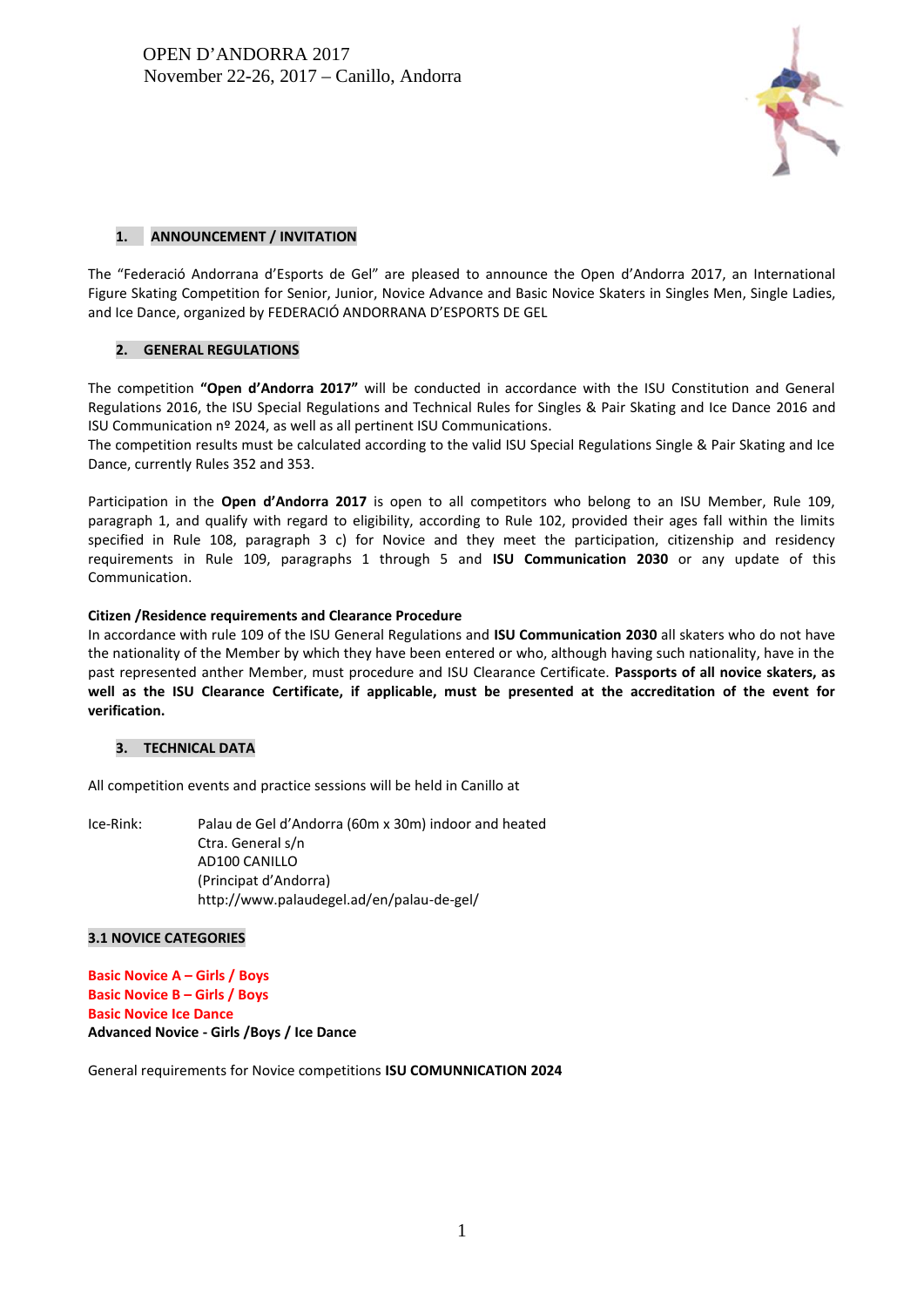## **3.2 JUNIOR CATEGORIES**



#### **JUNIOR MEN**

#### - **Short Program**

The required elements to be skated are those listed in ISU Technical Rules Single & Pair Skating 2016 Rule 611, paragraphs 1 and 3 for 2017/2018

Duration: 2 min., 40 sec. +/- 10 sec.

#### - **Free Skating**

In accordance with ISU Technical Rules Single & Pair Skating 2016, Rule 612 and the respective ISU Communication. Special attention should be paid to the "well balanced program" and the element value.

Duration: 4 min., +/- 10 sec.

#### **JUNIOR LADIES**

#### - **Short Program**

The required elements to be skated are those listed in ISU Technical Rules Single & Pair Skating 2016 Rule 611, paragraphs 1 and 3 for 2017/2018

Duration: 2 min., 40 sec. +/- 10 sec.

#### - **Free Skating**

In accordance with ISU Technical Rules Single & Pair Skating 2016, Rule 612 and the respective ISU Communication 2089. Special attention should be paid to the "well balanced program" and the element value.

Duration: 3 min., 30 sec., +/- 10 sec.

# **JUNIOR ICE DANCE**

## - **Short Dance**

In accordance with ISU Technical Rules Ice Dance 2016, Rule 709. Rhythms, required elements and guidelines are those listed in **ISU Communications 2076, 2086 and 2108,** and subsequent updates.

### Duration: **2 min., 40 sec., +/- 10 sec**

#### - **Free Dance**

In accordance with ISU Technical Rules Ice Dance 2016, Rule 710. The required elements to be skated are those listed in **ISU Communications 2076, 2086, 2108** and subsequent updates.

Duration: 3 min., 30 sec., +/- 10 sec.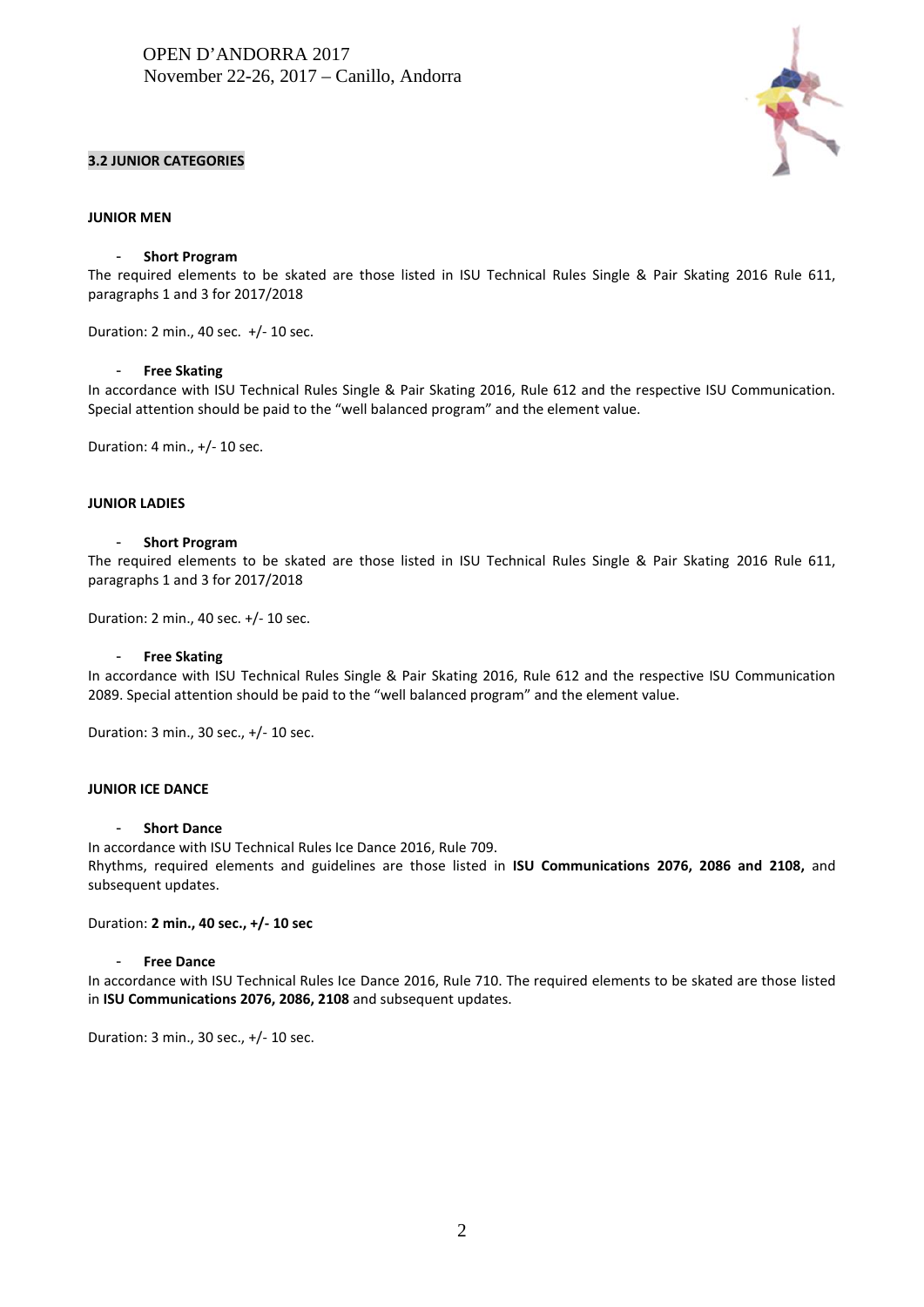

# **3.3 SENIOR CATEGORIES**

### **SENIOR MEN**

### - **Short Program**

The prescribed elements to be skated are those listed in ISU Technical Rule Single and Pair Skating 2016, Rule 611, paragraph 1 and 2 for 2017/18 and the respective ISU Communication.

Duration: 2 min. 40 sec. +/- 10 sec.

#### - **Free Skating**

In accordance with ISU Technical Rules Single and Pair Skating 2016, Rule 612 and the respective ISU Communication 2089. Special attentions should be paid to the "well balanced program" and the element value.

Duration: 4 min. 30 sec. +/- 10 sec.

#### **SENIOR LADIES**

#### - **Short Program**

The required elements to be skated are those listed in ISU Technical Rules Single and Pair Skating 2016, Rule 611, paragraph 1 and 2 for 2017/18 and the respective ISU Communication.

Duration: 2 min., 40 sec., +/- 10 sec.

#### - **Free Skating**

In accordance with ISU Technical Rules Single and Pair Skating 2016, Rule 612 and the respective ISU Communication 2089. Special attention should be paid to the "well balanced program" and the element value.

Duration: 4 min. +/- 10 sec.

# **SENIOR ICE DANCE:**

#### - **Short Dance**

In accordance with ISU Technical Rules Ice Dance 2016, Rule 709. Rhythms, required elements and guidelines are those listed in **ISU Communication 2076, 2086, 2108** and subsequent updates.

Duration: 2 min. 40 sec., +/- 10 sec

#### - **Free Dance**

In accordance with ISU Technical Rules Ice Dance 2016, Rule 710, the required elements to be skated are those listed in **ISU Communication 2076, 2086, 2108**, and subsequent updates.

Duration: 4 min. +/- 10 sec.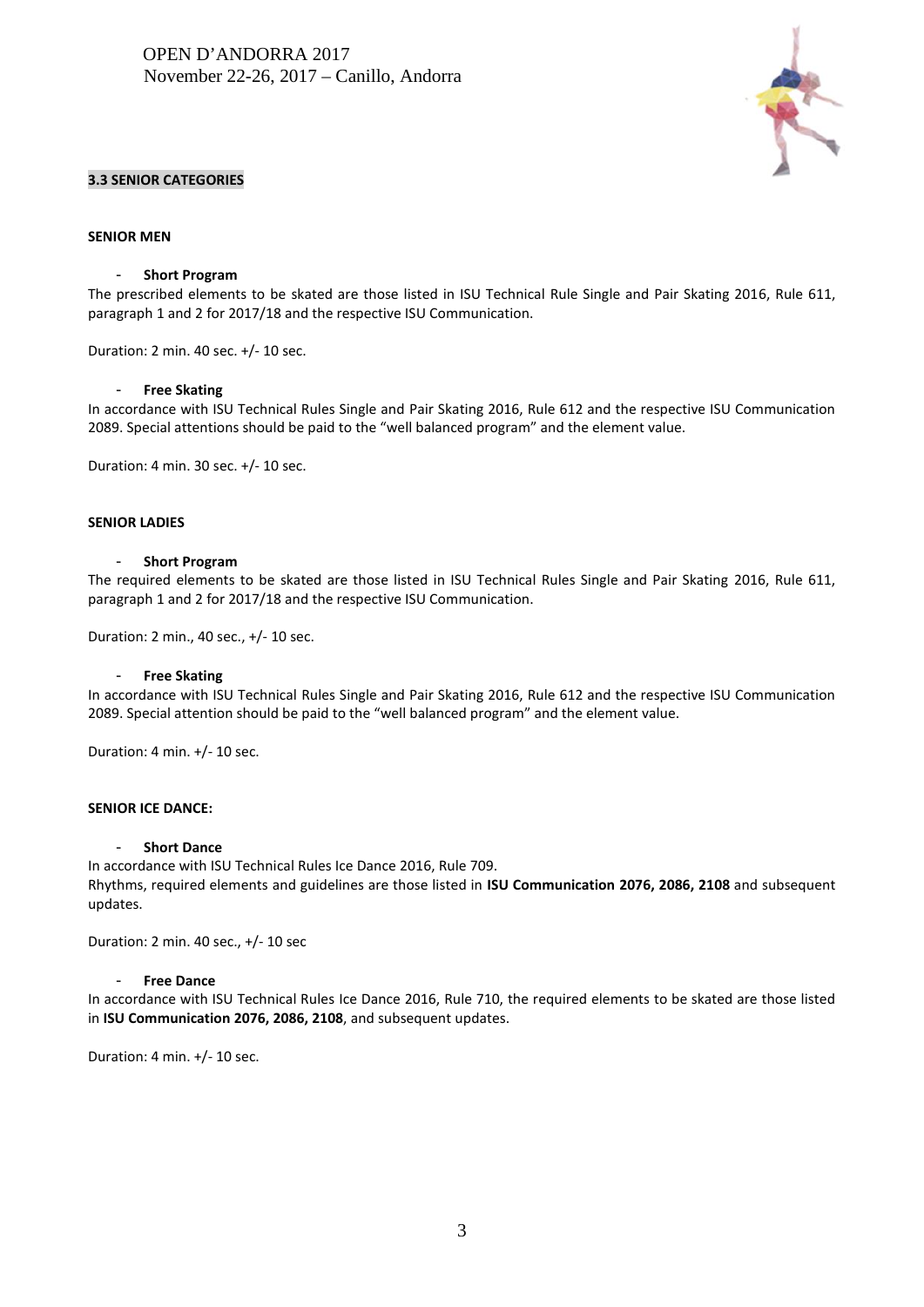

# **4. ENTRIES**

Each ISU Member may entry up to two (2) competitors for the, Junior and Senior categories, and three (3) for BASIC NOVICE and Advanced Novice Categories.

Number maximum of entries by category, in order to entries received: Basic Novice Boys 18 participants Basic Novice Girls 18 participants Basic Novice Ice Dance 12 couples Advanced Novice Ladies 18 participants. Advanced Novice Men 18 participants. Advanced Novice Ice Dance 12 Couples Junior Ladies 18 participants. Junior Men 18 participants. Junior Ice Dance 12 Couples. Senior Ladies 18 participants. Senior Men 18 participants. Senior Ice Dance 12 couples.

The OC reserves the right to allow more than the allowed total skaters in each category, and maximum skaters and id couples allowed by ISU Member.

# **4.1 Preliminary Entry Form:**

Entries indicating the numbers of skaters in the disciplines concerned and judges should reach the organizer not later than **Sunday, September 24th, 2017**

# **4.2 Entries by name**

**All entries for the Open d'Andorra 2017 must be submitted to the Organizing Committee (faeg@faeg.ad) not later than Sunday, October 15th, 2017 by e-mail with the following documents:**

- **Passport copy of the competitors**
- **Completed entry forms**
- **ISU Clearence Certificate, if applicable**

# **Organizing Committee:**

Federació Andorrana d'Esports de Gel Address: Edifici Perecaus planta 1ª – despatx nº 5 – AD 100 Canillo (Principat d'Andorra) Tel: +376 852666 Fax: +376 852667 E-mail: faeg@faeg.ad

**4.3 Entry Fees: 80€** per participant. **150€** per Ice Dance Couples.

The entry fee will be returned only the case the withdrawal of the athlete happens within the date of closing of the registration.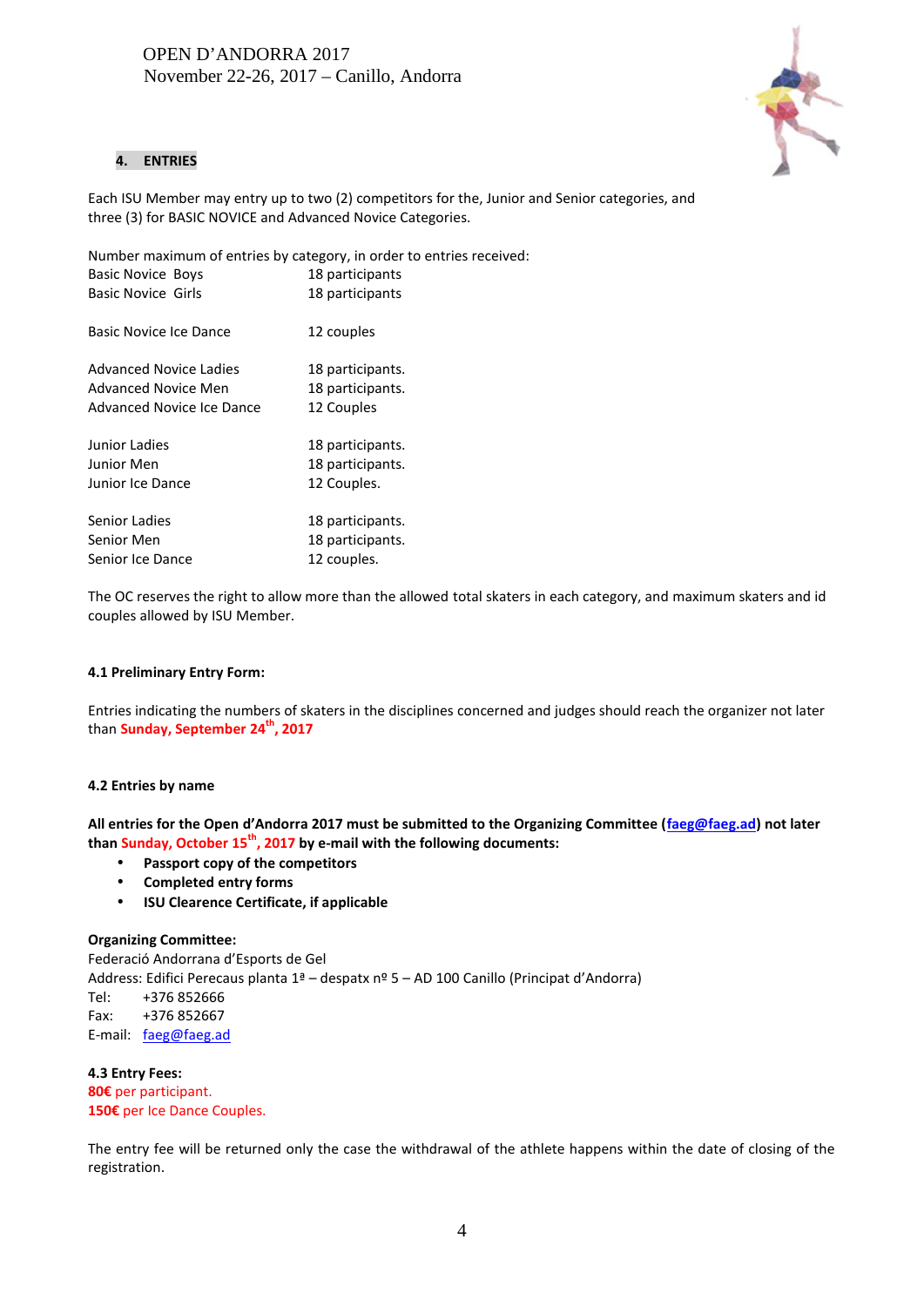

# **Entry Fees must be paid on the following account – we kindly ask to mention Open d'Andorra 2017, name of the skater and Federation.**

Account Owner: FEDERACIÓ ANDORRANA D'ESPORTS DE GEL CRÈDIT ANDORRÀ Avda. Sant Joan de Caselles, s/n IBAN Number : AD38 0003 1101 1019 8081 0102

### --------------------------------- o -------------------------------------------- **You can send us the information of your Visa Card**

## **Expenses of Competitors and Teams:**

The OC will not cover any expenses for competitors, coaches and/or Team Leaders. Travel, board and accommodation expenses have to be paid by each participant.

## **4.4 Entries of Officials:**

Each participating ISU Member is allowed to nominate a Judge with at least the qualification "International or ISU Judge" in the latest ISU relevant Communication.

Ice Dance judges will be accepted preferably if they have the qualification of Singles and Pairs as well. The acceptance of the entries of the judges will be communicated to all participating ISU Members before **Sunday, October 15th, 2017**

# **5. MEALS, LODGING AND TRAVEL EXPENSES**

The organizer will provide and cover the expenses for room and meals for accepted judges and invited Officials participating, beginning with **dinner on Wednesday, November 22nd** , **2017** until breakfast **Monday, November 27 th , 2017.**

The organizer will provide and cover the expenses for travel (based on economy fare), rooms and meals for the invited Referees, Technical Controllers, Technical Specialist, and Data ¬ Data Operators.

Should any Judge arrive at the Hotel before or stay longer than the period described above, their room costs and expenses will be the responsibility of the individual and must be paid on arrival.

The expenses for travel, rooms and meals for Competitors, team Leaders and Coaches will not be covered by the organizer.

### **6. PRACTICE**

#### **6.1 Official Practice**

Official Practice for competitors begins on **Wednesday, November 22nd** , **2017** The detailed schedule will be announced in due course, after the receipt of the final entries and will be published on www.faeg.ad

### **6.2 Unofficial Practice**

Unofficial Practice is viable on Wednesday by special appointment at a cost is:

- Individual skaters: **30€** per sessions (50 minutes)

- Ice Dance skaters: **40€** per sessions (50 minutes)

Reservations must be made: E-mail: faeg@faeg.ad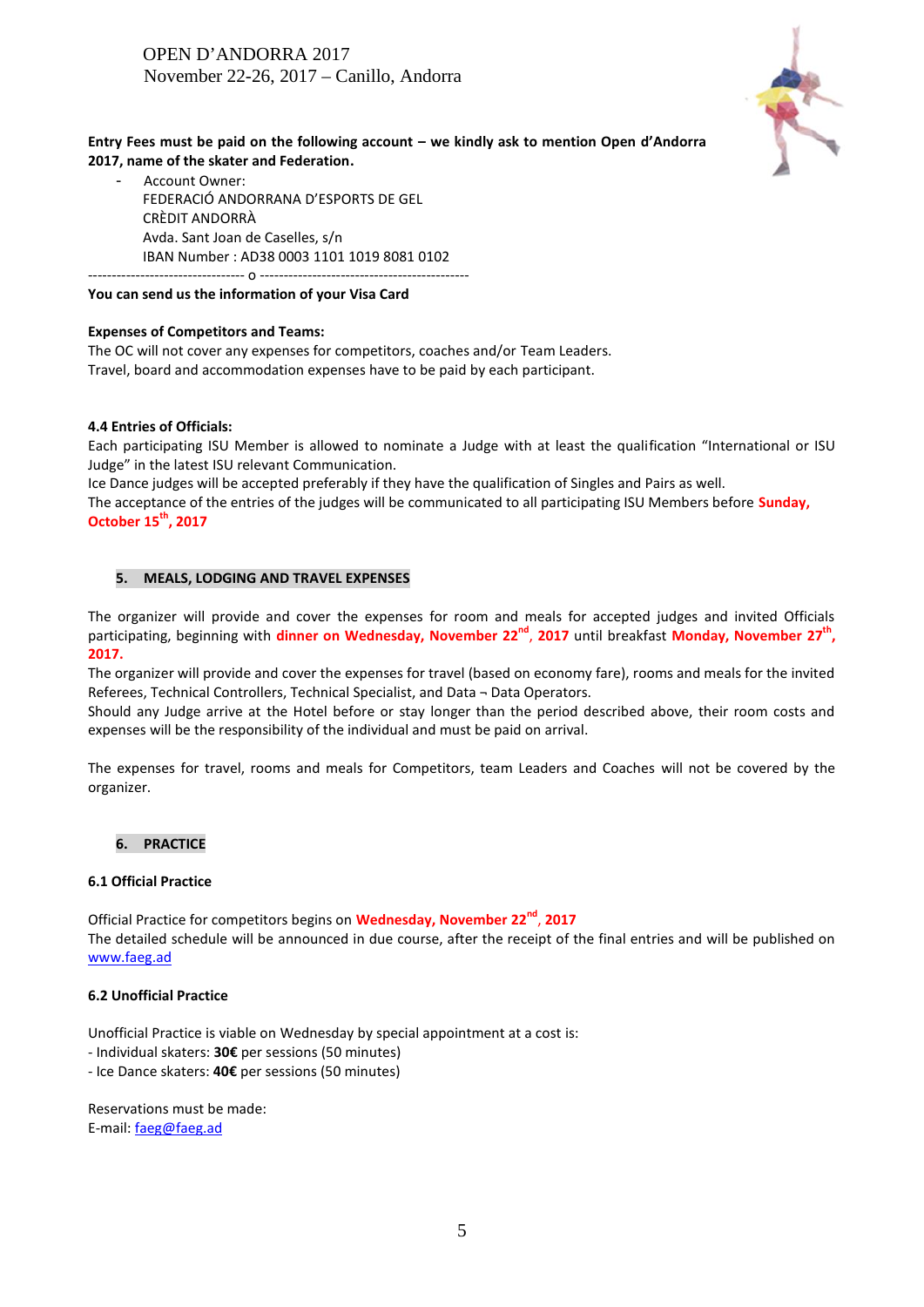# **7. MUSIC**

All Competitors shall furnish competition music of excellent quality on CD format

In accordance with Rule 343, paragraph 1 and all discs must show the competition event, the

competitors name, the members name and the exact running time of the music (not skating time) including any starting signal, and must be submitted at the time of accreditation.

Each program (short program, free skating) must be recorded on one track and on a separate disc. In addition, competitors must provide a back-up disc for each program.

All music will be returned to the Skater at the end of the competition, in the Competition office.

# **8. PLANNED PROGRAM CONTENT**

The "Program Content Sheet" must be returned with the entry forms to the Organizing Committee in time and it must be filled in precisely by each skater in English using the Terminology for the elements listed in the respective ISU Communication.

**It is not permitted to hand over the "Program Content Sheets" directly to the acting Officials.**

# **9. ACCREDITATION**

The official accreditation point will be at the Ice Rink, from morning of **Wednesday, November 22 nd , 2017.** Accreditation will be given to all Competitors, Coaches, Officials, Team Leaders and other Team Members. Accreditation will not be used **without presentation of a valid passport as well as ISU Clearance Certificate, if applicable.**

# **10. OPENING DRAW**

Draws will be held, at the Ice rink, prior to the respective short programs. It will be done by referees as per rules 430 and 510. A draw schedule will be published with the official Time schedule. No draw after short programs. Starting/order, for free programs will be according the inverse of the short programs results.

# **11. PRESENTATION OF MEDALS**

The first three best placed Competitors in each event will be announced and honoured. Trophies will be presented to the medallist. The national anthem of the winner will be played.

# **12. INSURANCE / LIABILITY**

In accordance with Rule 119, it is the sole responsibility of each Member participating in the competition, to provide medical and accident insurance for their athletes, officials and all other members of the member's team. Such insurance must assure full medical attendance and also the return to the home country by air transport or by other expeditious means of the ill or injured person.

The Organizer assumes no responsibility for or liability with respect to bodily or personal injury or property damage incurred in connection incurred by Competitors or Officials. The Organizer will provide Medical Emergency Aid during the Competition.

# **13. ACCOMODATION:**

The Organizing Committee will make the room arrangements for Referees, TC, TS, officials, Judges, skaters, coaches and Team members.

Hotel reservations can be done by the OC.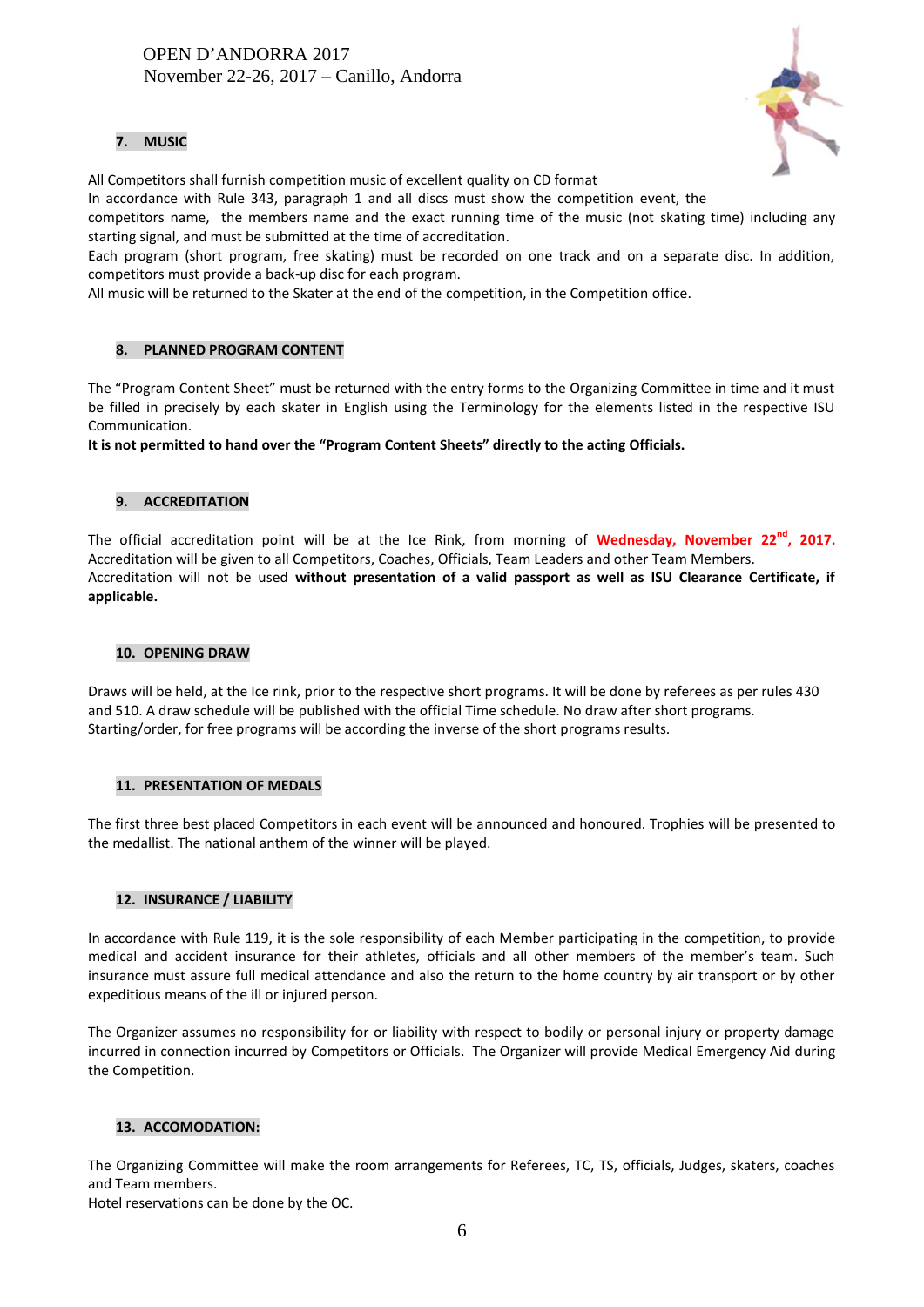

Price for Skaters, coaches and Team Members:

**\* 117€** per person with full board (water included for skaters, and water and wine for adults) in singles room.

**\* 73€** per person with full board (water included for skaters, and water and wine for adults) in twins rooms.

**\* 68€** per person with full board (water included for skaters, and water and wine for adults) in triple rooms.

Bank Account for payments: (Entries, Hotel and Transport):

FEDERACIÓ ANDORRANA D'ESPORTS DE GEL CRÈDIT ANDORRÀ Avda. Sant Joan de Caselles, s/n IBAN Number: AD38 0003 1101 1019 8081 0102

# **Official Hotel:**

Hotel Ski Plaza (In front of the Ice Rink) Ctra. General s/n. AD100 Canillo (Andorra) T. (+376) 739 444 / F. (+376) 739 445 www.plazandorra.com / Check in: 14 hrs / Check out: 12 hrs.

# **14. YOUR TRAVEL**

## **14.1 Airport:**

The nearest airport to Canillo is "El Prat de Llobregat International Airport, Barcelona (BCN) Spain", with a distance of 3 hours to the official hotel.

### **14.2 Transfer Barcelona Airport to Canillo:**

**Official company:** *ANDBUS* **http://www.andorrabybus.com**

- *Schedule Barcelona Airport / Canillo:*

 $T1: 10:00 - 12:00 - 14:00 - 16:00 - 18:00 - 20:00 - 22:00$ 

- $T2: 10:15 12:15 14:15 16:15 18:15 20:15 22:15$
- *Schedule Canillo / Barcelona Airport:*

 $04:20 - 06:20 - 08:20 - 10:20 - 12:20 - 14:20 - 16:20$ 

The price of a **one way is: 45€ / person Round trip: 76€ / person**

**For a private transfer** ask the organization: faeg@faeg.ad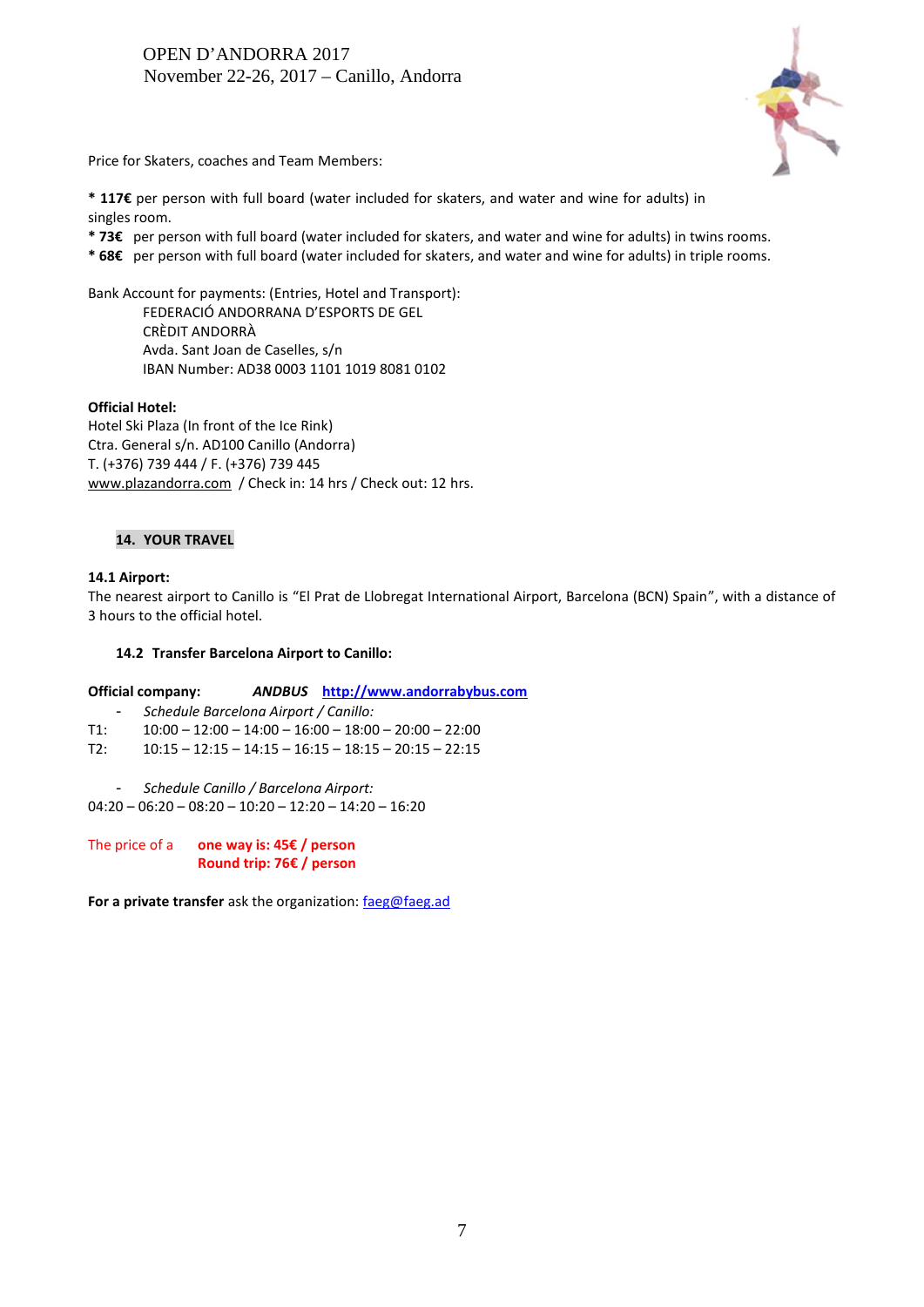

# **PROVISIONAL TIME SCHEDULE:**

# WEDNESDAY, 22

- Accreditation.
- Non Official Practice.
- Opening Draw
- Officials Dinner.

## THURSDAY, 23

- Official Practice
- Initial judges meeting S&P.
- Technical Panel Meeting S&P.
- Initial judges meeting ID.
- Technical Panel meeting ID.

#### Competition:

- **Basic Novice Girls A and B**
- Basic Novice Boys A and B
- Advanced Novice Ladies, Short Program.
- Advanced Novice Men, Short Program.
- Basic Novice ID Pattern Dance.
- Advanced Novice ID Pattern Dance.
- Official Practice.
- Awards Ceremony for Basic Novice Girls and Boys, A and B (off Ice)

### FRIDAY, 24

- **•** Official Practice. Competition:
- Advanced Novice Ladies FP
- Advanced Novice Men FP
- Basic Novice ID- FD
- Advanced Novice ID FD
- Junior Ladies SP.
- Junior Men SP.
- **•** Official Practice.
- Awards Ceremony for Advanced Novice Girls and Boys, Basic Novice & Advanced Novice ID (off Ice)
- Round Table Discussion Advanced Novice.
- Round Table discussion Basic Novice & Advanced Novice ID.

#### SATURDAY, 25

**•** Official Practice

Competition:

- Junior Ice Dance SD.
- Senior Ice Dance SD.
- Junior Ladies FP